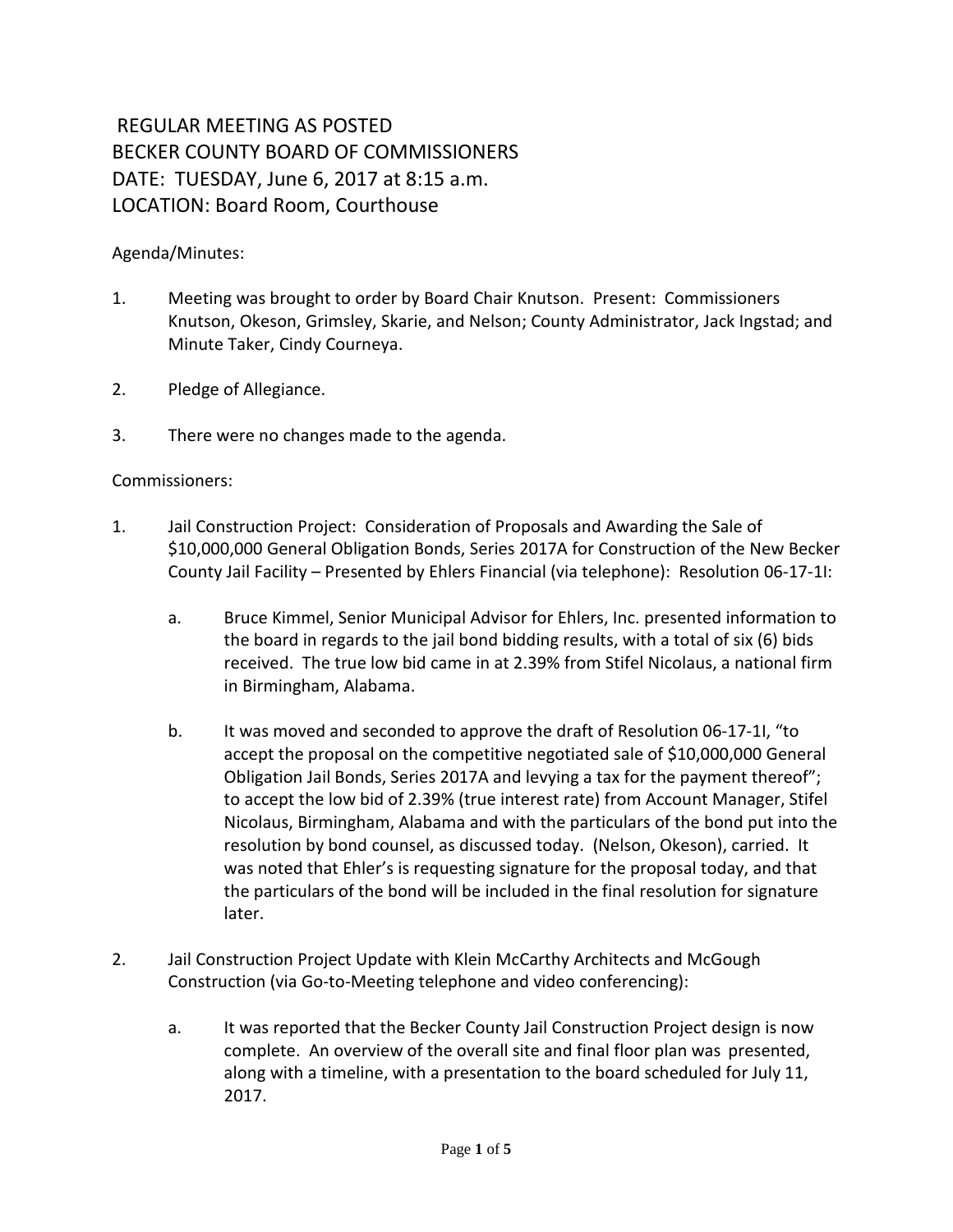- 3. It was moved and seconded to approve the minutes of May 16, 2017, with the requested changes. (Okeson, Grimsley), carried.
- 4. Open Forum: No one was present.
- 5. Reports & Correspondence: The commissioners reported on the following meetings:
	- a) Commissioner Skarie: Lakeland Mental Health (LMH), Becker County Fair Board, Senior Council on Aging, Becker County Energize meetings and Environmental Affairs Committee.
	- b) Commissioner Okeson: Highway Committee, Heartland Multi-Purpose Recreational Trail meeting, and attended a joint Transit meeting with County Administrator, Jack Ingstad; Commissioner Grimsley; and Transit Director, Ryan Damlo.
	- c) Commissioner Grimsley: Lake Agassiz Regional Library (LARL) Board, Development Achievement Center (DAC), Becker County Historical Society/ Museum, and Heartland Multi-Purpose Recreational Trail meeting.
	- d) Commissioner Nelson: Becker County Soil & Water Conservation District, Economic Development Authority (EDA), Conference Call with MRCC; and noted that the Buffer Initiative will be discussed at the next Courthouse Committee, with their recommendations to the full board at the next meeting on June 20, 2017.
	- e) Commissioner Knutson: Prairie Lake Municipal Solid Waste Authority (PLMSWA), and Mahube-OTWA.
- 5. Appointments: There were none.

Finance Committee Minutes: Mary Hendrickson presented:

- 1. It was moved and seconded to approve the Regular Claims, Auditor Warrants, Over 90-Day Claims, and Additional Claims, as presented:
	- a. Auditor Warrants (Tuesday Bills):

| Ī.   | 05/16/2017 in the amount of \$             | 25,480.45 |
|------|--------------------------------------------|-----------|
| ii.  | 05/23/2017 in the amount of \$8,658,342.96 |           |
| iii. | 05/30/2017 in the amount of \$             | 3,211.51  |
| iv.  | 06/02/2017 in the amount of \$8,040,698.50 |           |
|      | for a total amount of\$ 16,727,733.42      |           |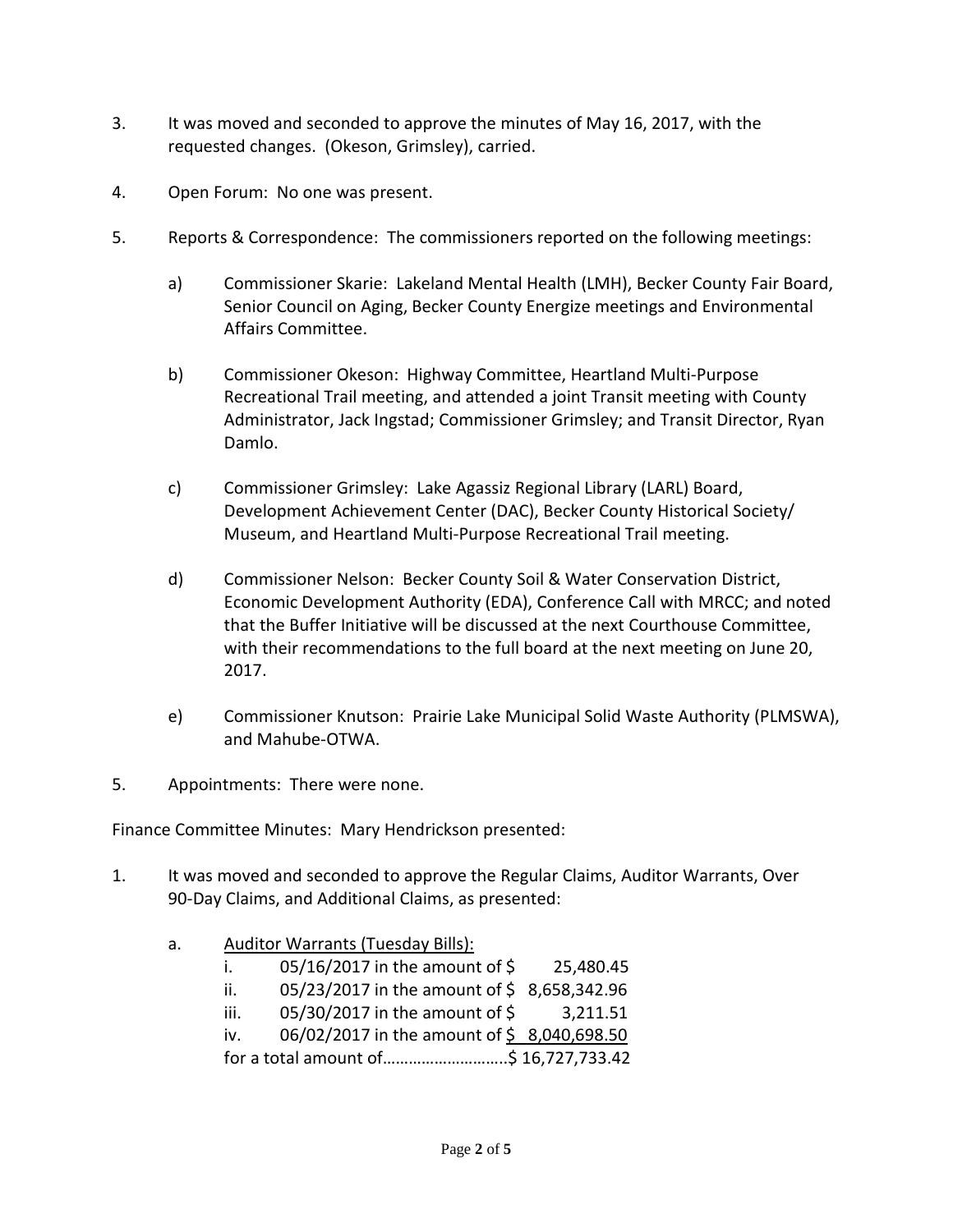- b. Over 90-Day Claims:
	- i. CentraCare Health, in the amount of \$198.00 (balance due after MA credit); \*This was found to be a duplicate following the Board meeting and was corrected;
	- ii. Community Coop, in the amount of \$911.78 (tickets were lost in 2016);
	- iii. Essentia Health, in the amount of \$1,461.28 (multiple claims balance due after MA credit);
	- iv. Help Systems, in the amount of \$335.00 (invoice just received);
	- v. State of Minnesota, in the amount of \$25.00 (invoice misplaced);
	- vi. Additional Issue: Credit card charge to Alamo Rent-a-Car, in the amount of \$30.49 (no receipt).
- c. Request for Additional Claims: (mostly monthly bills and due to oversight)
	- i. Enterprise, in the amount of \$2,899.72;
	- ii. American Solutions for Business, in the amount of \$8,966.15;
	- iii. Minnkota, in the amount of \$25.00;
	- iv. TDS, in the amount of \$340.00;
	- v. Verizon, in the amount of \$3,042.87;
	- vi. Department of Human Services, in the amount of \$1,426.26;
	- vii. Toshiba, in the amount of \$3,450.87;
	- viii. Election Systems and Software, in the amount of \$4,892.22;
	- ix. Glacier Bay, in the amount of \$30.00;

For a total amount in additional claims of \$25,073.18.

(Nelson, Okeson), carried.

2. It was moved and seconded to approve the purchase request for External Door Replacement at the Minimum Security Building, and to accept the low quote from Detroit Paint and Glass in the amount of \$2,350.00, plus tax. (Okeson, Grimsley), carried.

Auditor-Treasurer: Mary Hendrickson presented:

- 1. Licenses and Permits: There were none.
- 2. It was moved and seconded to approve Resolution 06-17-1A, to hire one (1) full-time Licensing Agent position in the Motor Vehicle Department, and to backfill if necessary. (Skarie, Okeson), carried.
- 3. It was moved and seconded to approve Resolution 06-17-1B, to hire one (1) full-time Licensing Coordinator/Cashier position, and if filling this position creates another vacancy within the Auditor-Treasurer's office, to then fill that vacancy as well. (Skarie, Okeson), carried.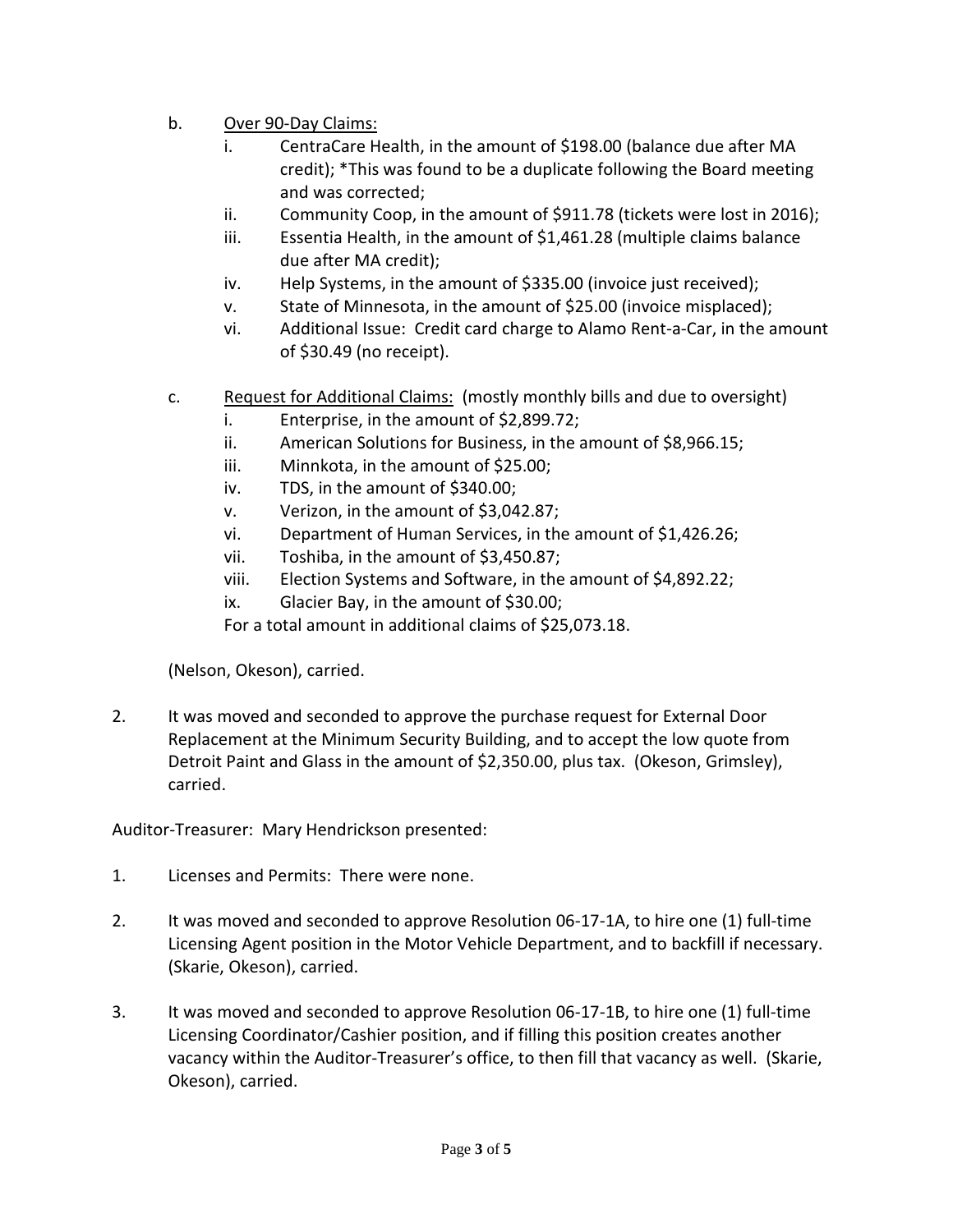4. It was moved and seconded to accept the April 2017 Cash Comparison and Investment Summary, as presented. (Grimsley, Skarie), carried.

Sheriff: Chief Deputy Shane Richard presented:

1. It was moved and seconded to approve Resolution 06-17-1H, to increase the Bailiff position from 34 to 40 hours per week and to increase the variable hour Bailiff position(s) from 16 to 32; and then to hire an additional variable hour position(s) utilizing the total hours available. (Nelson, Okeson), carried.

Human Services: Denise Warren presented:

- 1. It was moved and seconded to approve Resolution 06-17-1C, to hire one (1) full-time Financial Eligibility Specialist (FES) position in the Financial Support Unit, and if filling that position creates another vacancy of a lesser Band/Grade position in the Human Services Department, to then fill that vacancy also. (Grimsley, Skarie), carried.
- 2. It was moved and seconded to approve Resolution 06-17-1D, to hire one (1) full-time Child Support Supervisor, and if filling that position creates a Child Support Officer position vacancy in the Human Services Department, to then fill that vacancy as well. (Skarie, Grimsley), carried.
- 3. It was moved and seconded to approve the claims for Community Health, Human Services, and Transit, as presented. (Skarie, Grimsley), carried.

Transit: County Administrator, Jack Ingstad, presented:

- 1. It was moved and seconded to approve Resolution 06-17-1E, to hire one (1) part-time Transit Driver, due to a resignation. (Okeson, Grimsley), carried.
- 2. County Administrator, Jack Ingstad, announced that Transit Director, Ryan Damlo, has resigned his position, with his last day July 11, 2017.

Highway: Jim Olson presented:

- 1. Jim Olson presented an overview of the 2016 Becker County Highway Annual Report.
- 2. It was moved and seconded to accept the 2016 Becker County Highway Annual Report, as presented. (Okeson, Nelson), carried.
- 3. It was moved and seconded to approve Resolution 06-17-1F, to award the Jail Site Grading Project to Dennis Drewes, Inc. of Frazee, MN, for the low bid received in the bid letting on June 5, 2017, in the amount of \$103,500.00, and to hereby authorize and